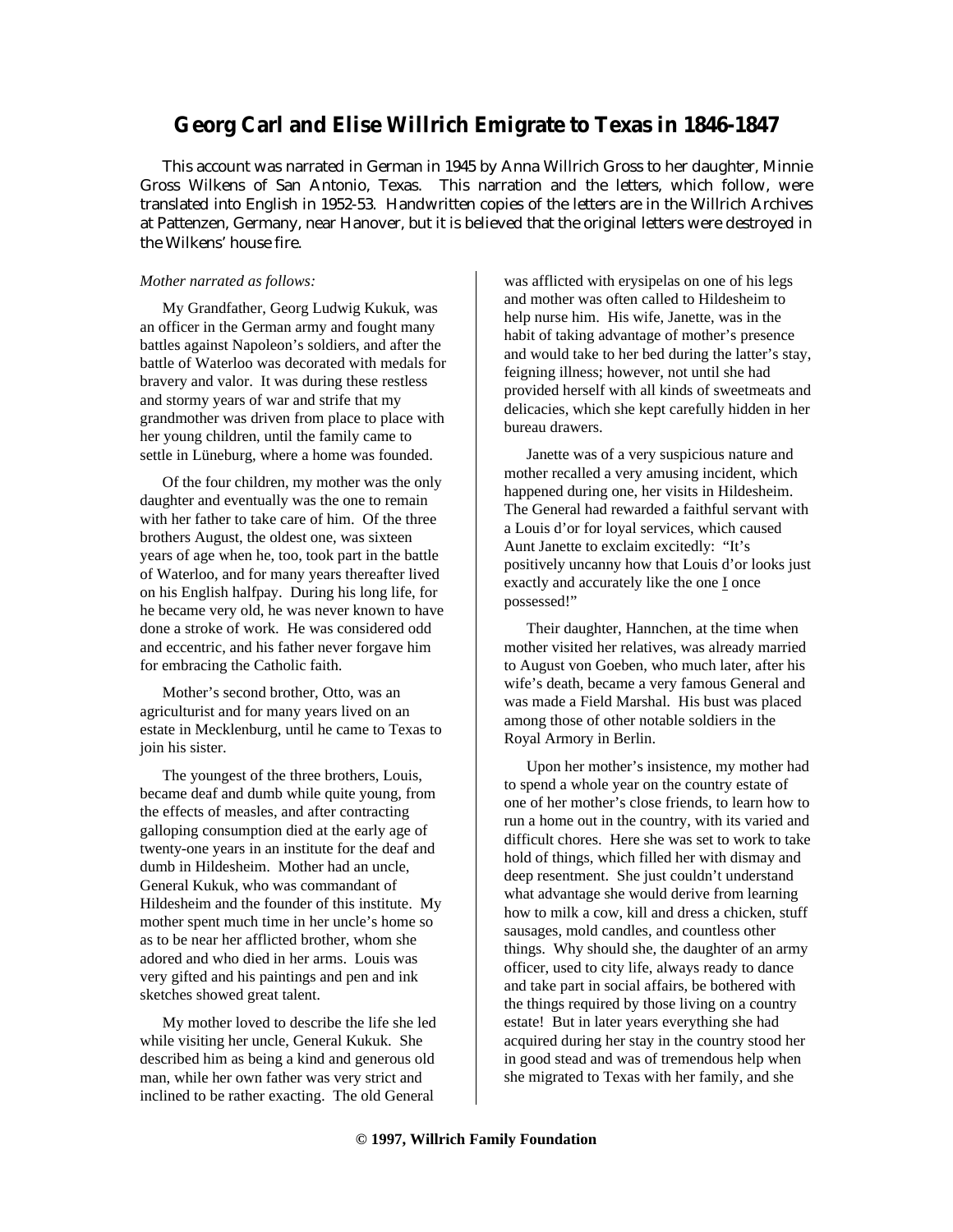Willrich Family Emigrates to Texas in 1846-47 Narrative by Minnie Gross Wilkens November 27, 1953

was forever grateful that her mother had insisted upon this year of training.

It was after her own mother's death that my mother took complete charge of the household and her father's care, who by that time was a retired Captain and Commander of his regiment. Though not overly blessed with worldly goods, my mother's life as a young girl was filled with much pleasure socially.

Georg Carl Willrich, a distinguished and noted lawyer in Uelzen, not far from Lüneburg, a widower with seven children, was a frequent visitor in my mother's home and always a most welcome guest, because of his constant good humor and genial manners. He fell in love with my mother and asked for her hand in marriage. Grandfather was all for it and quite willing to entrust his daughter to him. She, however, wasn't any too eager to become the mother of seven children, of which the oldest son was already a student at the University of Göttingen, and the oldest daughter attending a finishing school for young ladies. Grandfather encouraged my mother to accept him, pointing out to her that she was no longer very young (mother married at the age of thirty-one years), and besides she would be taken care of, as he, the father, would have very little to leave her.

And so it came about that mother moved to Uelzen with her husband, where her three children were born, of which I was the second one. As the wife of a dignified and distinguished Judge, mother led a life of ease and comfort, with many social obligations, which, however, wasn't of very long duration and came to a sudden and most unexpected end, as follows:

Father's oldest son, George, had participated in the insurrections prevailing in Germany at that time among students against their Government, and was compelled to leave the country or run the risk of being incarcerated in some fortress, a political prisoner. So it was resolved that George should immigrate to Texas, where some many Germans, who had left their own country in search of liberty and freedom from the yoke of governmental oppression, had found refuge and shelter.

Father accompanied our brother George to Hamburg, from where he was to embark. Carl Theodor, father's second son, who had shown no desire or inclination to attend college, was sent on a long sea voyage to China instead, from which he had just returned at this time. It didn't take father long to decide to send Carl to Texas with his older brother, and after a short, but no doubt weighty deliberation, made up his mind to accompany his two sons.

So father sent word to mother from Hamburg, advising her of what he was doing and asking her to join him in Texas the following year with the rest of the family. She was told to break up their household and whatever couldn't be taken with her was to be converted into money. Poor mother was simply stunned and naturally most unhappy over the prospect of leaving her comfortable home behind, her eighty-year-old father, and her many dear and close friends – but what could she do about it, but comply!

The oldest daughter, Gretchen, was by that time already married to August Keuffel, an attorney living in Lüneburg. He came to our mother's assistance and proved of great help when she started dismantling her home, and arranged all business matters connected with a big move of this kind. It certainly wasn't a simple or easy matter, migrating to a foreign country with bag and baggage and a lot of children, and our mother must be given great credit for having carried out father's wishes in such an efficient manner. One of my stepsisters had died before the family migrated to Texas, but even with our oldest sister Gretchen married and staying behind in Germany, our two oldest brothers already in Texas with father, mother still had three stepdaughters and two children of her own to look after and care for during the long sea voyage.

She had left her first-born, Julius, six years old, with her father in Lüneburg with the intention of returning for him after three years, and thus see her beloved father again. However, this never came to pass, for Grandfather died before time had expired and our mother never set foot on her native soil again. After our grandfather's death our brother Julius was sent to live with an uncle, our father's younger brother, Theodor Willrich, on the latter's estate, Bode, near Hanover, and where he remained until he was twelve years old, when he accompanied mother's brother Otto Kukuk, to Texas.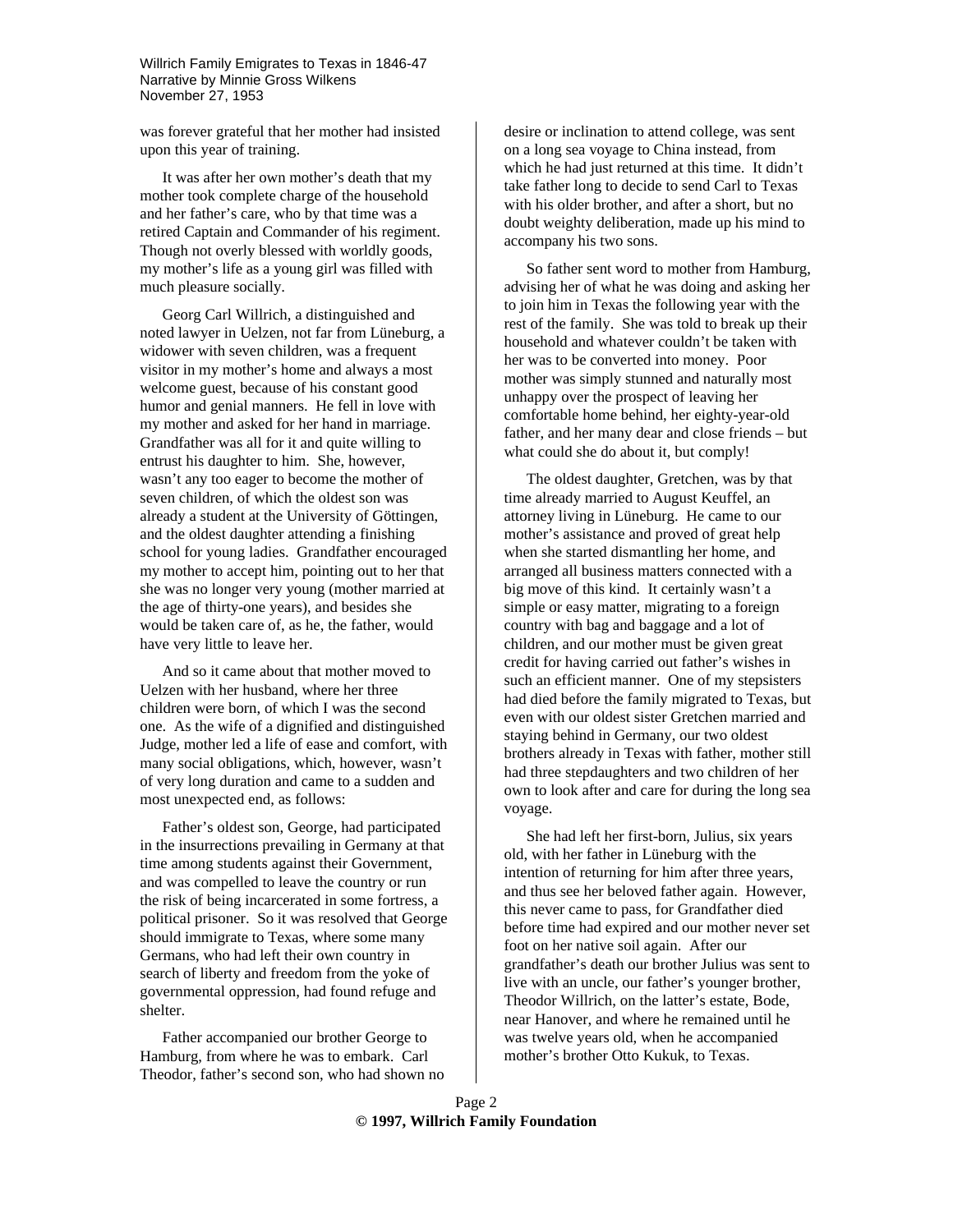Willrich Family Emigrates to Texas in 1846-47 Narrative by Minnie Gross Wilkens November 27, 1953

Mother with her brood of children was aboard a sailing vessel for sixteen weeks before landing in Galveston, Texas on the  $29<sup>th</sup>$  of July 1847. It wasn't a rough or stormy voyage, but the ship was beset by a great deal of calm, and mother had to suffer inconveniences of many kinks, in spite of arrangements which had been made for private quarters on the upper deck for the family, as well as having supplied herself with a quantity of provisions for the long and wearisome trip.

A good many of her fellow travelers were from Mecklenburg, and among them a Judge Brandes and an agriculturist named Lüders, whose young wives were sisters; also a Mr. Kehrer and others, who became and always remained close friends of the Willrich family, for they all settled in the same neighborhood. This area, some four of five miles from La Grange, was called "Latium," for most of those who came to Texas to establish a new domicile were university graduates and therefore were known as the "Latiners." There was music, dancing, games of Whist and L'hombre, and good conversation during their leisure hours, and because we had a large "saal" or hall in our home where people could congregate, traveling groups would stop by and give entertainments, which greatly contributed to the intellectual life of Fayette County. This settlement was considered the "Garden of Texas," because of its charming and pleasing landscape and rich and luxuriant vegetation.

Our father was on hand to greet his family when it finally arrived in Galveston, and after spending several days at the Beissner Hotel, started on the overland trip with us in a covered wagon. It took a week before we reached Mt. Eliza, and poor mother's dismay when she saw her future home, still under construction and in a sadly unfinished state, must have been boundless. She no doubt often felt deeply discouraged, to be forced to start housekeeping under such difficult and trying conditions. However, it was here that the earlier training she had acquired for work necessary on a farm helped her enormously.

The beautiful linen mother had brought with her from Germany was exchanged for farm implements, such as a plow and other necessities. She had brought with her what was called an "Economy stove," which, however, wasn't put to

use until much later, for father had already provided a large hearth built of stone in the big, roomy kitchen, and to install mother's stove would have meant tearing out all the masonry just completed.

Months went by before the house was finished, for during its construction a well had to be dug, fields laid out, gardens planted and fences built, for which the cedar posts had to be felled and hauled for ten miles. A large cellar was also excavated and its walls of stone built by a mason named Kreische, and father paid for his work with some land he owned on the high banks on the Colorado River just above La Grange.

Father had purchased this piece of land because of its location, with a charming view of the picturesque little town in the distance, and the swiftly flowing river at its feet. This strip of land is still owned by the Kreische family and for many years was known as Kreische's Bluff. Recently part of it has been converted into a State Park and has been named Monumental Hill. It is here where the remains of those Texans who took part in the Mier expedition in 1842 lie buried under a stately monument, erected in their memory.

Our brother Carl fought against invading Mexican forces soon after our family's arrival in Texas, and upon his return to the farm became a great help to father.

Brother George, because of whom the family came to Texas, returned to Germany after a few years to complete his course at the University of Göttingen. He was, however, because of articles he had written regarding the uprising of the students against the German Government, immediately apprehended and imprisoned for six months before he was able to make his escape, after which he remained secreted in the home of a friend in Hamburg for more than a year.

George finally returned to America in 1853, after an absence of almost five years. He began teaching at Rutersville, in Fayette County, Texas, a military school, and being a man of literary attainments, became Professor of Languages. Later he taught at Baylor University at Independence, Washington County, this being the first university established in the State, and was Professor of Languages in that institution also.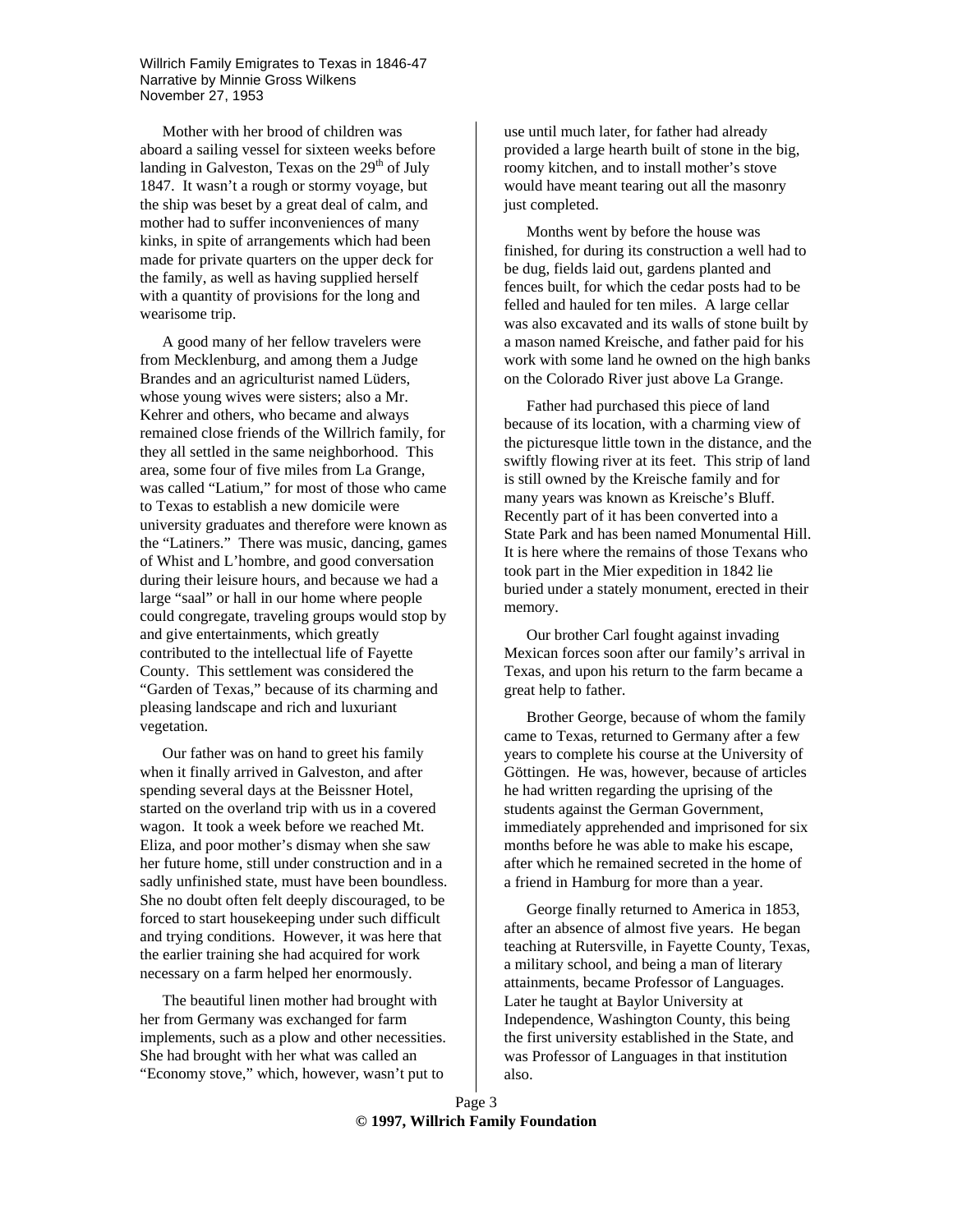Here ended mother's narrative of recollections out of the past. It was to have been continued, but unfortunately and regretfully was not. I can only add what I remember of the visits we were privileged to make at the old farmhouse, Mt. Eliza, with our wonderful little Grandmother, who lived to be almost one hundred years old.

It was during our Easter vacation, which always lasted a full week, that our parents took us on these delightful visits, by train from San Antonio as far as Schulenburg, from where we continued in an open conveyance, which was, called an ambulance in those days. It was drawn by two sturdy horses and had seating capacity for all of us and room besides for our baggage. The drive of twelve miles to Mt. Eliza was along country lanes, full of deep ruts and holes caused by early spring rains, which made frequent stops necessary to free the wheels of their heavy load of sticky mud. It took two hours and more to cover the distance we now can make in twenty minutes by automobile.

The excitement our arrival caused was always tremendous! Little Grandmother would be standing under one of the huge live oak trees behind the old farmhouse, shading her eyes with her hand, the better to see us as we drove up. I can still see the big group of relatives eager to greet us, while the faithful old watchdog, chained to his house under the tree, joined in the joyful and noisy welcome with his loud barking. Our first meal in the big kitchen at the long table with our cousins was always a merry occasion, followed by many more, just as jolly and happy.

To visit the hogpen at feeding time, to stand by to watch the milking of the cows, or take walks to the little creek near by, or across the meadow to inspect the rows of corn in the fields, as tall as we were, gather blackberries, so juicy and sweet, from the vines along the road, to get a good view of the little white church on the hillside in the distance, breathe the fresh country air, -- what bliss to all of us who came from the city, and how sad were we when we had to leave again!

The Easter festivities were many and always began with a fish fry on Good Friday, when we had a big picnic at Buckner's Creek, where the fish had been caught by our men folk the day before for the gay and happy outing. The day usually ended with a dance at some little schoolhouse, with the harmonica or accordion furnishing the music, -- and none ever sounded livelier or merrier.

Two days later the Easter egg hunt took place on the grounds of the "Teutonia Halle," which was another joyful occasion for all of us. I never succeeded in finding any of the many colorful Easter eggs, but instead walked all over them as they lay in full view on the grass-covered hillside, with not a bush or shrub within miles in which the Rabbit might have laid them. Families came for the Easter egg hunt from as far as eight and ten miles away, in their big, roomy farm wagons, or on horseback, and of course all the babies were brought along. Wrapped in their little blankets, they were placed side by side in the little bunks built especially for that purpose in a small room off from the big hall where the gay dancing was going on.

We, all of us, thoroughly enjoyed these festive occasions, and to this day I haven't forgotten the fun I had dancing with the big, bronzed sons of the farm.

When the time came to return to our home in San Antonio – and to school – we shed many tears as we were driven back to Schulenburg. As we passed into the country lane we again could see little Grandmother, this time among her rosebushes in the garden in

## **© 1997, Willrich Family Foundation**